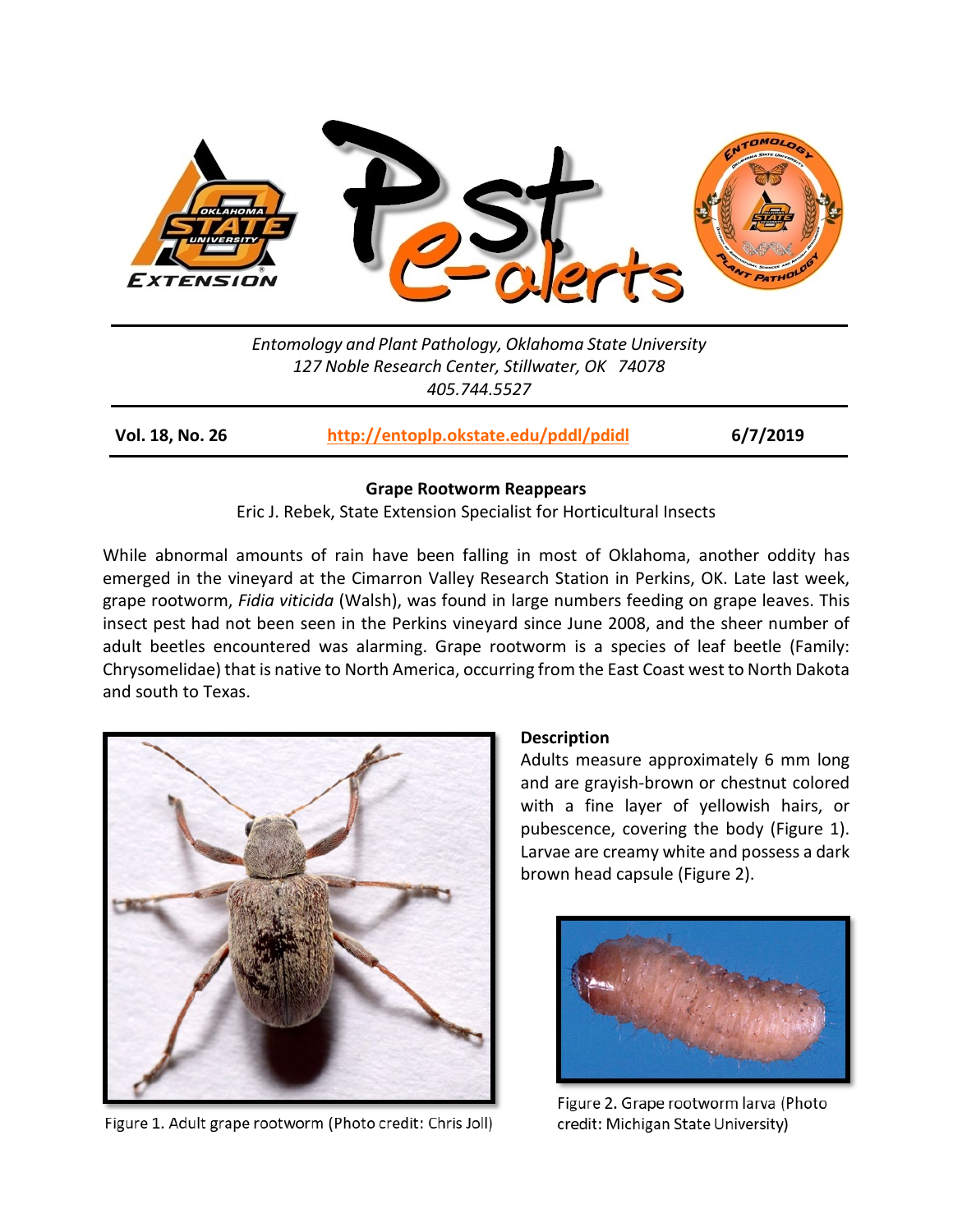# **Life Cycle**

Egg clusters of 20-30 eggs are deposited by adult females on grapevines under loose bark. Females can produce a lifetime average of 100 eggs. Eggs hatch in 1-2 weeks following oviposition, and newly emerged larvae drop to the soil and feed on grape roots through the fall. Larvae develop through five instars and overwinter within the root zone at depths ranging from 1 to more than 50 cm ( $\approx$  20 inches) below the soil line. In spring, feeding on roots resumes until larvae pupate near the soil surface, coinciding with grape bloom. Adults begin to appear about 2 weeks later. Interestingly, a small proportion of larvae may not reach fifth instar prior to overwintering. These "two-year larvae" will continue development for a second season and not emerge as adults until the following spring. There is only one generation produced per year.

# **Hosts**

In addition to grape (*Vitis* spp.), grape rootworm will feed on Virginia creeper (*Parthenocissus quinquefolia*) and redbud (*Cercis canadensis*).

# **Damage**

Adults feed on leaves for a month or more, causing a characteristic chain-like pattern of feeding injury (Figure 3). This injury is similar to that caused by larvae of grape flea beetle, *Altica chalybea*  Illiger. While injury to the foliage is most notable, root feeding by grape rootworm larvae causes the most economic damage to commercial vineyards. Affected vines become weakened and fruit yield is reduced as a result of root feeding. Vine death may occur in cases of continuous high infestation levels.



Figure 3. Feeding injury by adult grape rootworm. Note the characteristic chainlike pattern of defoliation. (Photo credit: Virginia Tech)